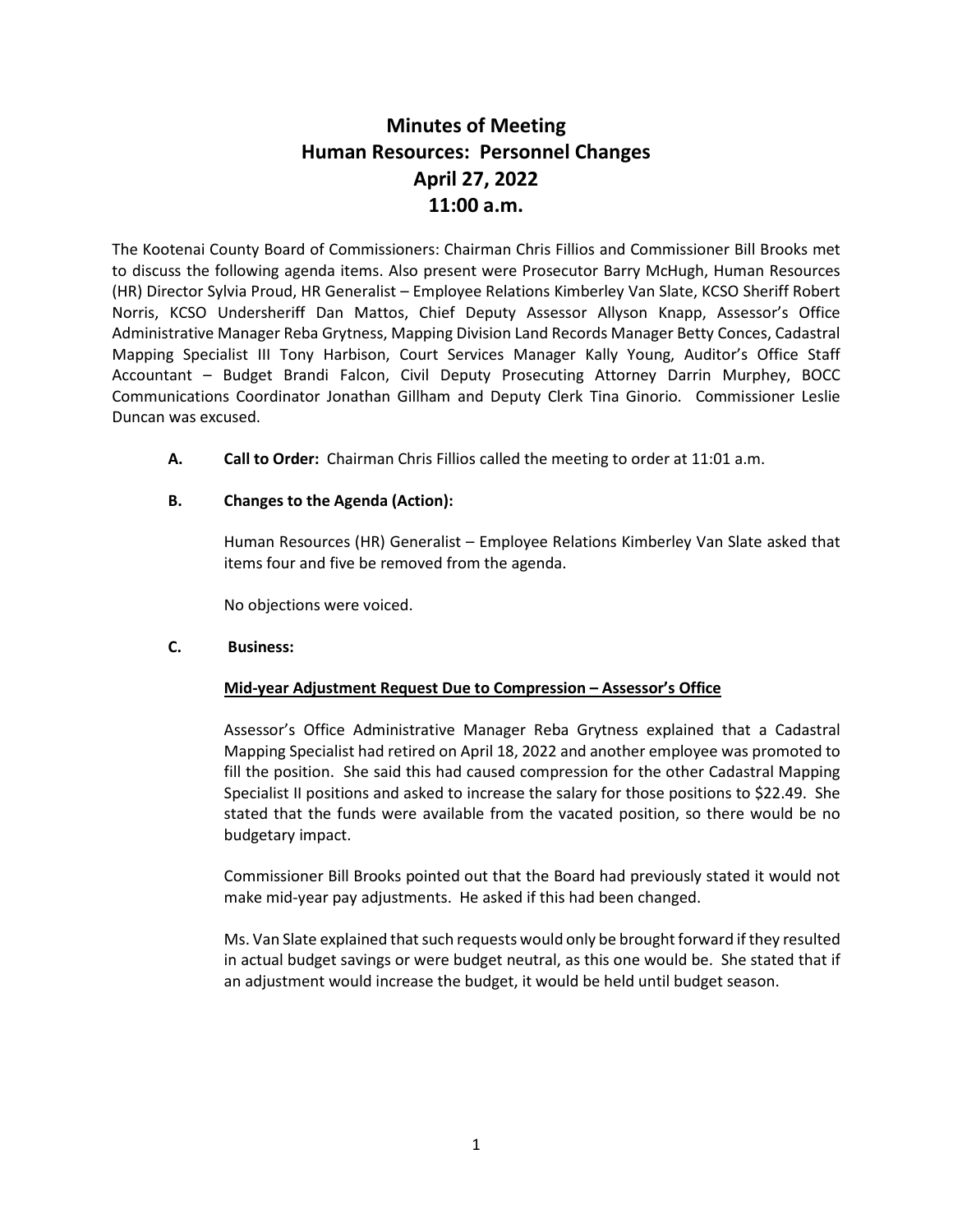Chairman Fillios moved that the Board approve the mid-year adjustment request due to compression, for the Assessor's Office, as presented. Commissioner Brooks seconded the motion. There being no further discussion, Deputy Clerk Ginorio called the roll:

| <b>Commissioner Brooks:</b> | Ave     |
|-----------------------------|---------|
| <b>Commissioner Duncan:</b> | Excused |
| Chairman Fillios:           | Ave     |
| The motion carried.         |         |

**Executive Session pursuant to Idaho Code** *§74-206(1)(b***) to consider the evaluation, dismissal or disciplining of, or to hear complaints or charges brought against, a public officer, employee, staff member or individual agent. – Assessor Division (Closed Session – Discussion)**

**Decisions/Direction (Open Meeting – Action)**

No information requiring an Executive Session was presented.

## **Temp Scanners Wage Increase – District Court**

Court Services Manager Kally Young stated that her department had four full-time Temporary Clerks, who were paid \$12.50 per hour. She said that they were having a very hard time recruiting at that amount and asked if they could increase the pay to \$14 per hour. She reported that this could be paid for through salary savings, so would be budget neutral.

HR Director Sylvia Proud commented that this seemed appropriate, based on the situation.

KCSO Sheriff Robert Norris asked what the Wage Study showed for these positions.

Ms. Proud replied that Temporary Scanners were not considered under the Wage Study.

Commissioner Brooks moved that the Board approve the Temporary Scanners wage increase to \$14 per hour in the Clerk's Division at District Court. Chairman Fillios seconded the motion. There being no further discussion, Deputy Clerk Ginorio called the roll:

| <b>Commissioner Brooks:</b> | Ave     |
|-----------------------------|---------|
| <b>Commissioner Duncan:</b> | Excused |
| <b>Chairman Fillios:</b>    | Ave     |
| The motion carried.         |         |

Assessor's Office Mapping Division Land Records Manager Betty Conces and Cadastral Mapping Specialist III Tony Harbison exited the meeting at 11:05 a.m.

> **Executive Session pursuant to Idaho Code** *§74-206(1)(b***) to consider the evaluation, dismissal or disciplining of, or to hear complaints or charges brought against, a public officer, employee, staff member or individual agent. – Assessor Division (Closed Session – Discussion)**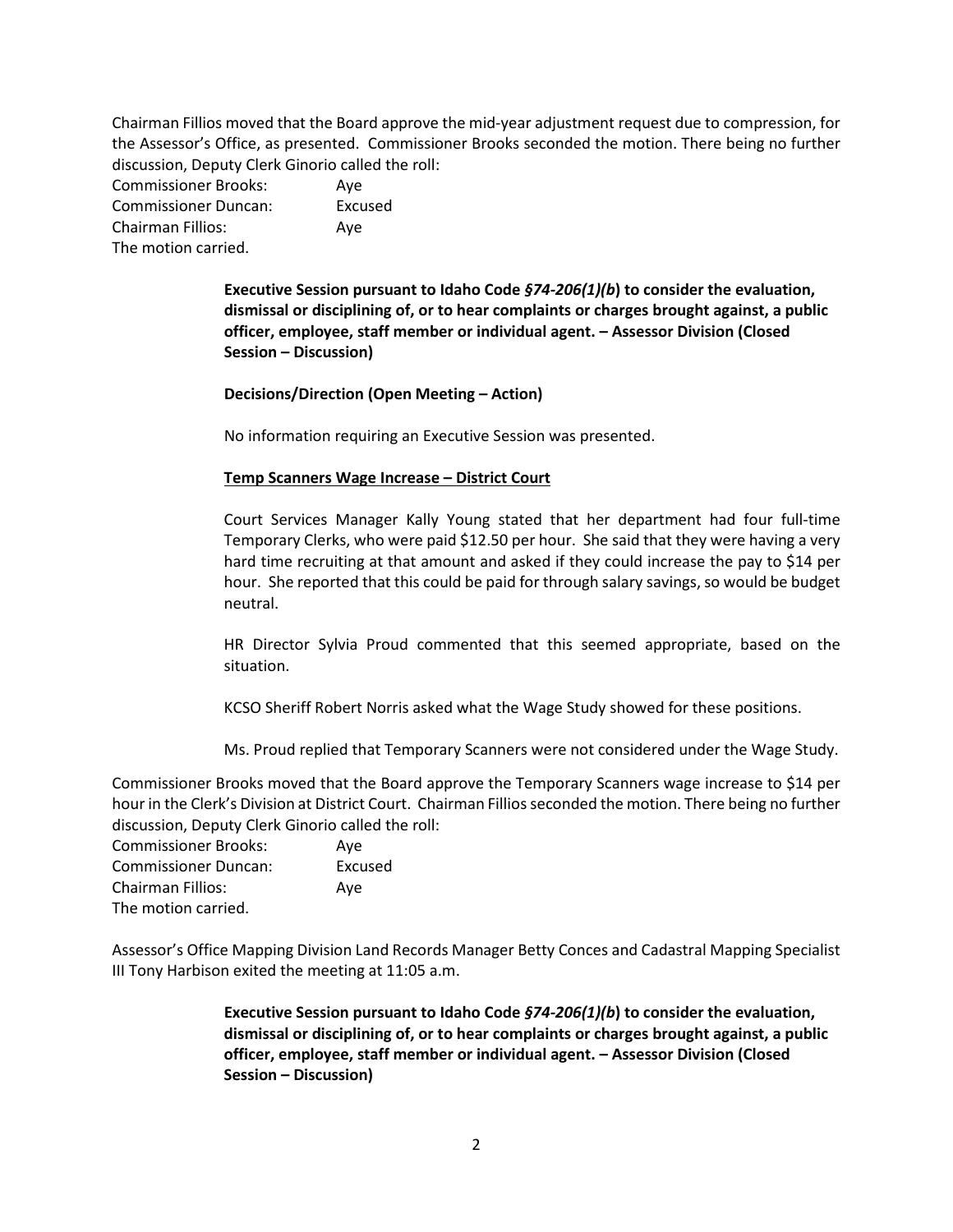## **Decisions/Direction (Open Meeting – Action)**

No information requiring an Executive Session was submitted.

## **Conversion of Court Services Clerk II to Court Services Lead Clerk – District Court**

Ms. Young requested the Board's approval to convert a Court Services Clerk II to Court Services Lead Clerk, to reflect the leadership duties taken on by an employee. She added that this change would be budget neutral and paid for out of salary savings.

Ms. Proud stated that the request fell within Policy 120.

Chairman Fillios moved that the Board approve the conversion of Court Services Clerk II to Court Services Lead Clerk for District Court, as stipulated in the memo dated April 19, 2022 by Marissa Garza, Court Services Director. Commissioner Brooks seconded the motion. There being no further discussion, Deputy Clerk Ginorio called the roll:

Commissioner Brooks: Aye Commissioner Duncan: Excused Chairman Fillios: Aye The motion carried.

> **Executive Session pursuant to Idaho Code** *§74-206(1)(b***) to consider the evaluation, dismissal or disciplining of, or to hear complaints or charges brought against, a public officer, employee, staff member or individual agent. – Clerk's Division (Closed Session – Discussion)**

**Decisions/Direction (Open Meeting – Action)**

No information requiring an Executive Session was submitted.

#### **Mid-year Pay Adjustment, Administrative Supervisor – Community Development**

**Executive Session pursuant to Idaho Code** *§74-206(1)(b***) to consider the evaluation, dismissal or disciplining of, or to hear complaints or charges brought against, a public officer, employee, staff member or individual agent. – BOCC Division (Closed Session – Discussion)**

#### **Decisions/Direction (Open Meeting – Action)**

This item was pulled from the agenda.

#### **Mid-Year Pay Adjustment Due to Compression, Planner II – Community Development**

**Executive Session pursuant to Idaho Code** *§74-206(1)(b***) to consider the evaluation, dismissal or disciplining of, or to hear complaints or charges brought against, a public officer, employee, staff member or individual agent. – BOCC Division (Closed Session – Discussion)**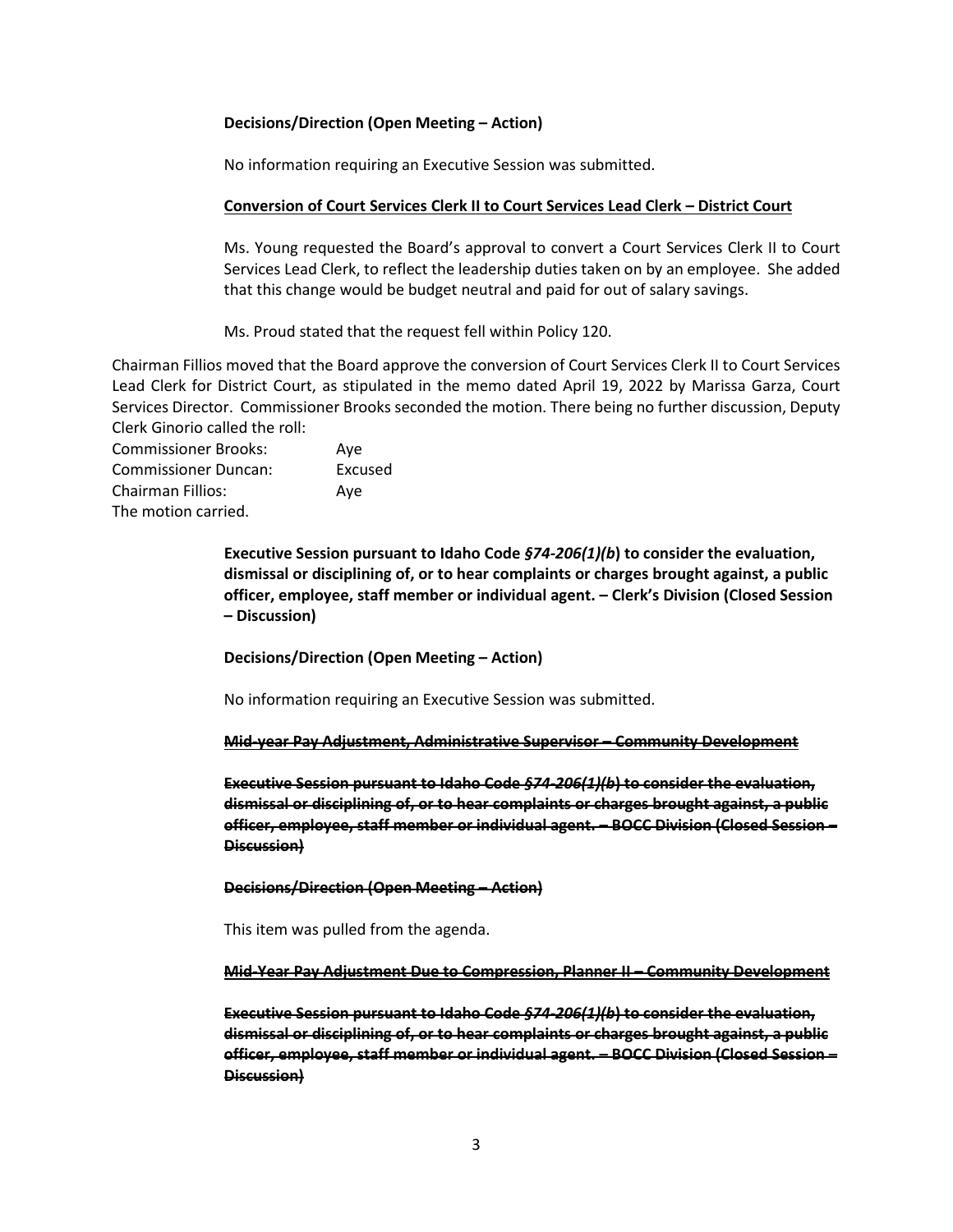## **Decisions/Direction (Open Meeting – Action)**

This item was pulled from the agenda.

# **Extension Request for Temp Legal Intern Assignment – Prosecutor's Office (Action)**

Prosecutor Barry McHugh requested an extension for the Temporary Legal Intern Assignment. He explained that he had a vacant AT2 attorney position which would remain empty until the chosen applicant took the Bar Exam in August and became available for full time work. He said the rate for the Intern would be \$20 per hour, with no benefits, for 40 hours per week from May 16, 2022 through to August 12, 2022. He noted that from August 12 through September 30, 2022 the Intern position would be for only 20 hours per week, at that same rate.

Prosecutor McHugh commented that the Intern would help bridge the gap between May 13 and the arrival of the new full time Attorney in August.

Commissioner Brooks moved that the Board approve the extension request for the Temporary Legal Intern Assignment for the Prosecutor's Office, as described. Chairman Fillios seconded the motion. There being no further discussion, Deputy Clerk Ginorio called the roll:

Commissioner Brooks: Aye Commissioner Duncan: Excused Chairman Fillios: Aye The motion carried.

# **Request for Korn-Ferry to Evaluate HR Job Description – Human Resources (Action)**

Ms. Proud asked the Board's approval for the outside consultant Korn-Ferry to evaluate the job description for the HR Senior Generalist position, as part of budget planning. She pointed out that, per Policy 600, HR was tasked with doing job description evaluations but it would be a conflict of interest for them to evaluate their own. She said it would cost about \$480, which was covered in their budget.

Mr. Proud said that, if a change were required, it would be put into their FY23 Budget.

Commissioner Brooks moved that the Board approve the request for Korn-Ferry to evaluate the HR job descriptions. Chairman Fillios seconded the motion. There being no further discussion, Deputy Clerk Ginorio called the roll:

| <b>Commissioner Brooks:</b> | Ave     |
|-----------------------------|---------|
| <b>Commissioner Duncan:</b> | Excused |
| Chairman Fillios:           | Ave     |
| The motion carried.         |         |

**D. Public Comment:** This section is reserved for citizens wishing to address the Board regarding a County related issue. Idaho Law prohibits Board action on items brought under this section except in an emergency circumstance. Comments related to future public hearings should be held for that public hearing.